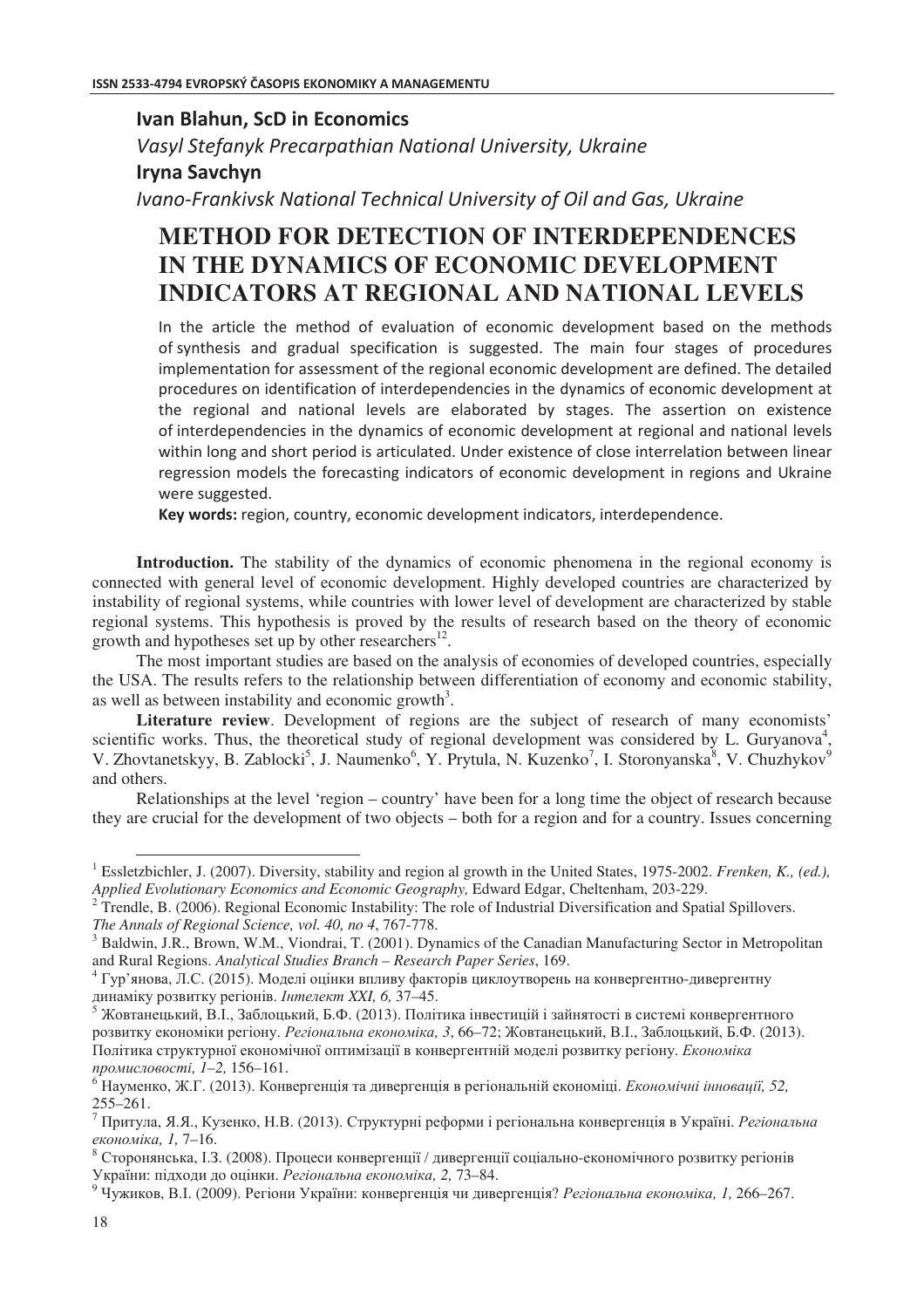regional development at the macro level are considered by J. Barsky<sup>1</sup>, J. Drobush<sup>2</sup>, V. Kovalchuk<sup>3</sup>, M. Mironenko<sup>4</sup>. The directions of research of modeling of regional development as country elements in the context of current economic reforms are developed by V. Tomareva-Patlahova<sup>5</sup>.

**Unsolved problems.** However, nowadays there is no comprehensive research and methods aimed at analyzing the economies of less developed countries and developing countries. Also the existing methods of analysis are not universal. Therefore, in order to examine the state of Ukraine's economy at the regional level, it is advisable to form a methodology based on the methods of synthesis and gradual specification.

**Problem statement.** The main objective of the article is formalization of the methods of regional economic development evaluation and practical implementation of procedures to identify interdependencies of dynamics of economic development at regional and national levels.

**Results of research.** To formalize the results of practical application of methods of economic development evaluation we use general indicators of dynamics of development the parameters of specific areas of the state economy. The application of dynamics indicators allows revealing long-term trends and trends of individual elements, and allows detecting short-term changes in the processes of growth and development.

We suppose that the limitations of studies aimed at identifying the effects of stability and instability and its relationship with economic growth according to the techniques described in the literature are insufficient. Therefore, in terms of objectives set out in the article, we consider it appropriate to carry out a systematic research of dynamics of individual elements of economic development (some of its peculiarities) and making conclusions concerning its relations and characteristics of the economy of regions in Ukraine. It allows identification of signs and causes of changes in dynamics of indicators and its possible consequences.

We propose to carry out evaluation of economic development based on the methodology of four stages (Fig. 1).



**Figure 1. Evaluation method of economic development** Source: elaborated by the author

 $\overline{a}$ 

 $^1$  Барський, Ю.М., Зінчук, Ю.М. (2011). Теорія бюджетного стимулювання регіонального розвитку. *Наукові npaці Кіровоградського національного технічного університету. Економічні науки, 19, 223-230.* 

 $^2$ Дробуш, І.В. (2014). Актуальні питання взаємодії держави та місцевого самоврядування в процесі реалізації  $\alpha$ еоціальних прав. Актуальні проблеми держави і права, 74, 18-25.

<sup>&</sup>lt;sup>3</sup> Ковальчук, В.Г. (2012). Цілі та критерії соціально-економічного регіонального розвитку. *Державне* будівництво, 2. <http://nbuv.gov.ua/UJRN/DeBu\_2012\_2\_23>

<sup>&</sup>lt;sup>4</sup> Томарева-Патлахова, В.В. (2013). Моделі регіонального розвитку в контексті економічних реформ. *Держава* ma регіони. Сер.: Економіка та підприємництво, 1, 76-80.

 $^5$  Томарева-Патлахова, В.В. (2013). Моделі регіонального розвитку в контексті економічних реформ. *Держава* ma регіони. Сер.: Економіка та підприємництво, 1, 76-80.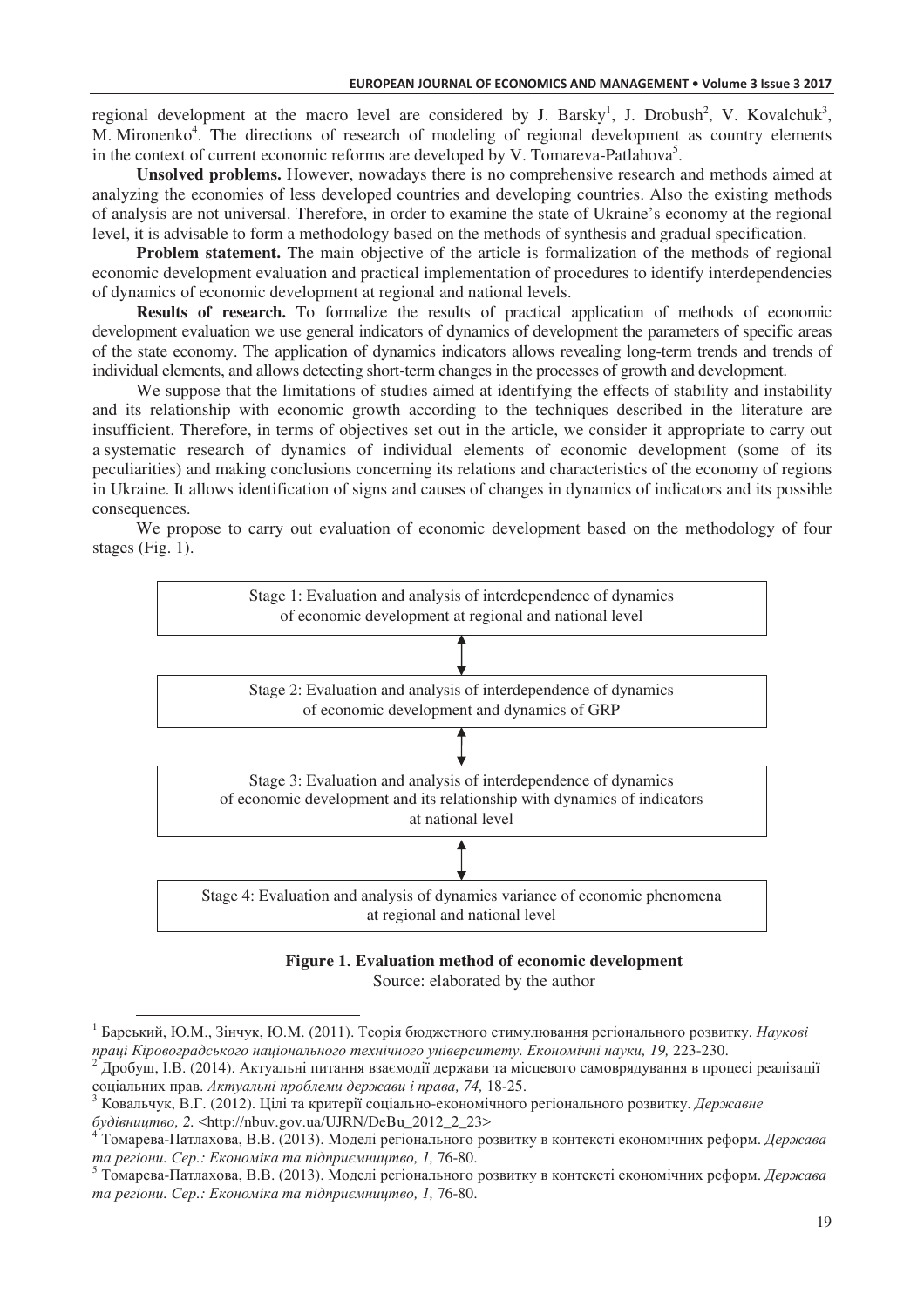The basis for the research of regional development is the results of interdependencies analysis of dynamics of individual indicators of economic development. Sequential stages is the basis of the methods offered for evaluating of economic development. Because of practical use of the methodology offered the specific assessment (correlation, variance, etc.) would be received. It allows making multidimensional analysis of the research object and submitting the results of the research in different sections.

Elements of the research are based on the analysis of interdependencies to determine the strength, direction and nature of the interdependencies between different data sets about the dynamics of economic phenomena.

In addition to analyzing interdependencies dynamics of economic phenomena, we consider it appropriate to determine the level of dispersion of dynamics of the phenomena in different regions and the country as a whole. Differentiation of the dynamics indicators and its deviations beyond the stable dynamics provides additional prove the necessity of the research the economic development of Ukraine. The conclusions on the methodic applications are the basis for synthetic characteristics and attempt of determination of regional differences reasons and identification of the factors that conditioned the dynamics of economic development of Ukraine.

We provide practical performance of the stage on identification of dynamics interdependencies of economic development at regional and national levels. According to the methods of economic development evaluation within the stage 1 execution, it is necessary to analyze the relationship between dynamics of individual indicators of regional development and dynamics of GDP per capita in the country in general according to the sequence (Fig. 2).



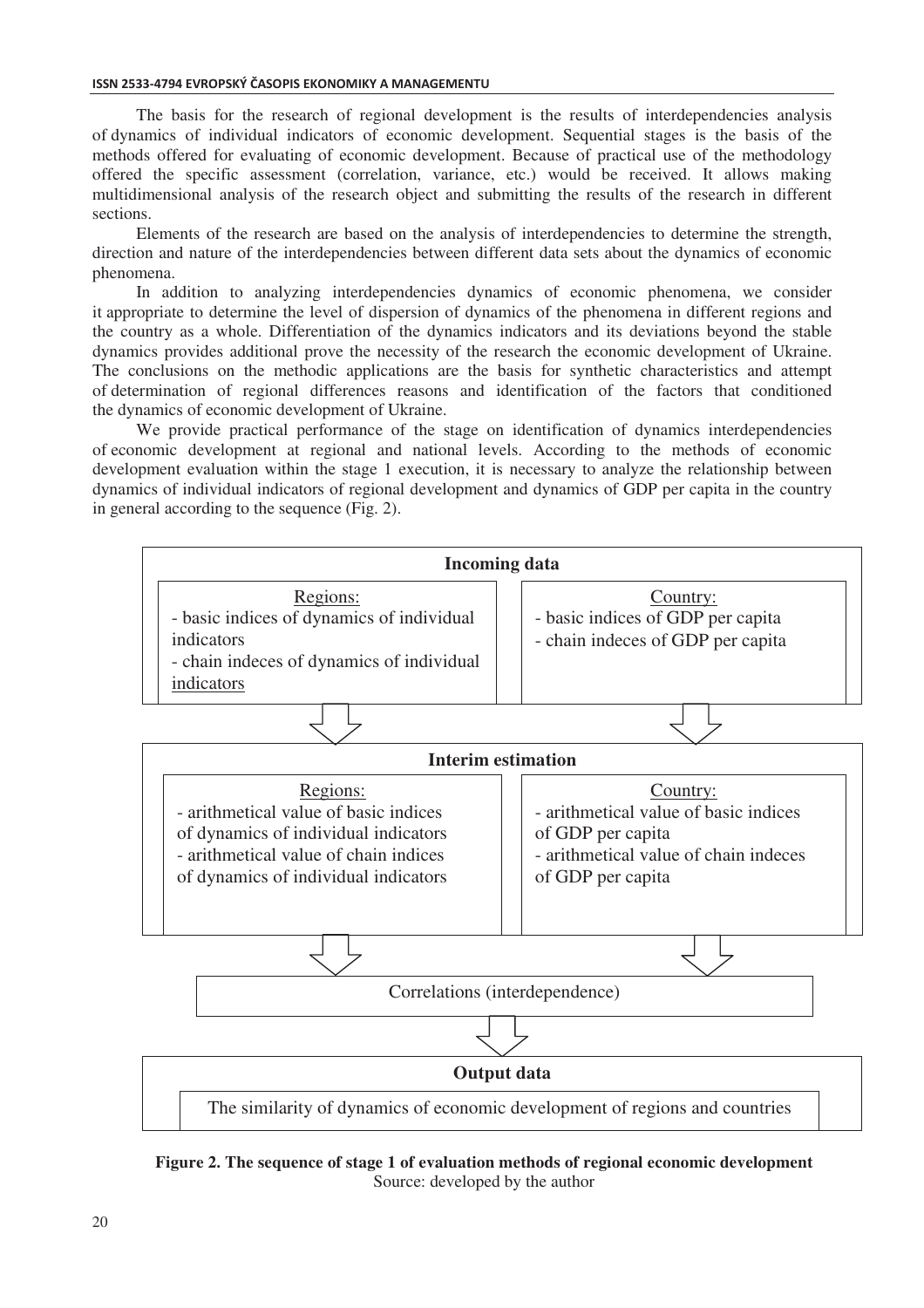## EUROPEAN JOURNAL OF ECONOMICS AND MANAGEMENT . Volume 3 Issue 3 2017

The recommended sequence of stage 1 of evaluation methods of regional economic development allows revealing the similarities (coincidence level) of dynamics of economic development of regions and countries. This level defines in two dimensions: long-term trends (using basic indices of dynamics – Formula 1) and short-term trends (using chain indices of dynamics formula 2). The higher the degree of similarity of dynamics of such indices, the higher the level of interdependence, the more stable is the economic development.

$$
I_{61} = \frac{y_{t_1}}{y_{t_0}} * 100\%, \quad I_{62} = \frac{y_{t_2}}{y_{t_0}} * 100\%, \quad \dots \quad, I_{6n} = \frac{y_{t_n}}{y_{t_0}} * 100\%; \tag{1}
$$

$$
I_{\text{m1}} = \frac{y_{t_1} - y_{t_0}}{y_{t_0}} * 100\%, \quad I_{\text{m2}} = \frac{y_{t_2} - y_{t_1}}{y_{t_1}} * 100\%, \quad \dots \quad, I_{\text{m1}} = \frac{y_{t_n} - y_{t_{n-1}}}{y_{t_{n-1}}} * 100\%; \tag{2}
$$

where  $y_{t1}$ ,  $y_{t2}$ , ...,  $y_{tn}$  – indicator of period;

 $y_{t0}$  –indicator in base period.

To investigate the interdependencies the statistical data for all regions and for Ukraine in general is processed. The following economic indicators are calculated:

A. Real incomes per capita, UAH.

B. Foreign direct investment (share capital) per capita, USD.

C. Number of students per 10 thousand population.

D. Number of employed persons aged 15-70 per thousand population.

E. Capital investment per capita, UAH.

F. Retail trade turnover per capita, UAH.

G. Number of specialists who perform scientific and technical work per 10 thousand.

H. Exports of goods per capita, USD.

I. Gross innovation product per capita, UAH.

J. Gross regional product per capita, UAH (Gross domestic product per capita in Ukraine, UAH).

Using indices of dynamics it should be calculated an average arithmetical mean for nine indicators from A to I (individual values for region and for Ukraine).

In order to calculate average values of dynamics indices of nine indicators (A-I) in 2006-2016 and indices of GDP per capita in Ukraine, correlation indices were calculated.

Pearson correlation criterion as the criteria of correlation is defined (formula 3):

$$
r_{xy} = \frac{\sum_{i=1}^{n} (x_i - \overline{x})^* (y_i - \overline{y})}{\sqrt{\sum_{i=1}^{n} (x_i - \overline{x})^2 * (y_i - \overline{y})^2}}
$$
(3)

where  $x_i$  – value of indicator;

y – value of GDP per capita, UAH;

 $X$  – average value of indicator;

 $\bar{y}_i$  – average GDP per capita, UAH;

n – sample size.

Interpretation of the values of Pearson correlation criterion:  $Rxy = 0$  – there is no relationship between parameters,  $0 \leq |\text{Rxy}| \leq 0.2$  – there is hardly any linear relationship between the parameters, low level of interdependency,  $0.2 \leq |\text{Rhy }| \leq 0.4$  – there is a linear relationship, but it is very small,  $0.4 \leq |\text{Rxy }|$  $< 0.7$  – the relationship between indicators is moderate,  $0.7 \leq |Rxy| \leq 0.9$  – the relationship between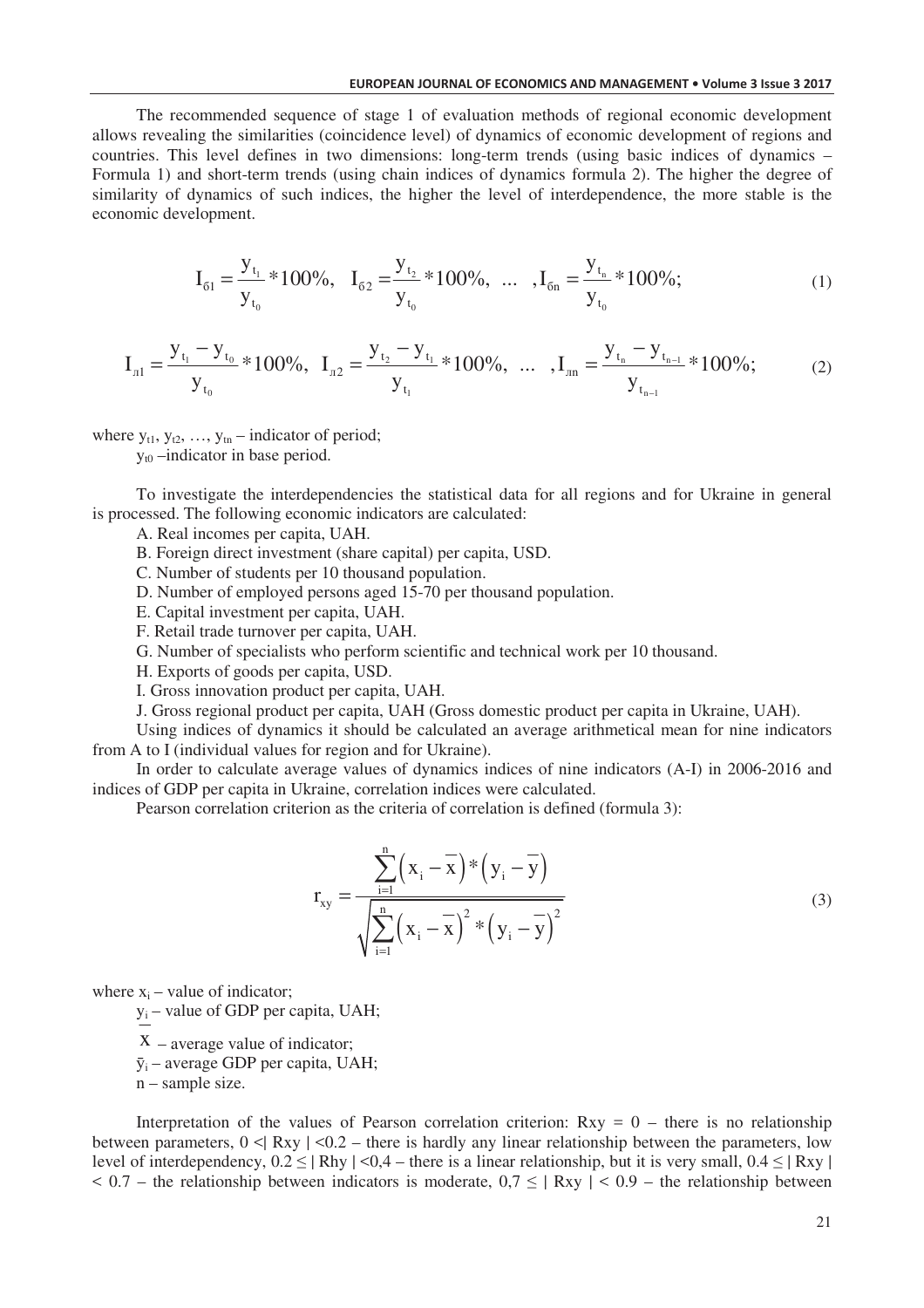indicators is considerable,  $0.9 \leq |Rxy| < 1$  – the relationship between indicators is very strong,  $|Rxy| = 1$  – there is an absolute correlation<sup>1</sup>.

Results of correlation values calculation of average basic indices of indicators dynamics and base index of dynamics of GDP per capita in Ukraine in 2006-2016 by Pearson criterion is shown in Table 1. The materials from the official website of the State Statistics Service of Ukraine<sup>2</sup>was the background for calculation.

Table 1

| <b>Indicators</b>                                                     |       | B     | C        |          | Е        |       | G        | Н     |          |
|-----------------------------------------------------------------------|-------|-------|----------|----------|----------|-------|----------|-------|----------|
| Value of index<br>of linear<br>correlation<br>by Pearson<br>criterion | 0.924 | 0.953 | $-0.987$ | $-0.929$ | $-0.332$ | 0.989 | $-0.980$ | 0.401 | $-0.072$ |

**Correlation of average basic indices of dynamics and basic index of GDP per capita in Ukraine in 2006-2016** 

*Source: calculated by the author* 

We see that there is hardly any relationship between basic indices of indicator dynamics (-0.072). Thus, one might argue that a basic change in GDP per capita in Ukraine does not depend on basic changes in gross innovation products per capita in regions of Ukraine. The weak inverse relationship between the basic dynamics of indicator E is revealed. It means that in the period there was a weak correlation between the basic dynamics of GDP growth per capita and the reduction of basic capital investment per capita. It is noteworthy that this relationship is undesirable for an economy because an effective economic activity requires capital investments, replacement of fixed assets, investments attracting for its modernization. Only in such way, it is possible to fulfill the conditions for extended reproduction and economic efficiency increase. It is necessary to neutralize the weak correlation between these indicators by forcing the effects of other indicators of economic development.

It was detected the moderate dependence (level 0.401) between the basic index of dynamics of exports and GDP and per capita. The existence of such interdependence is an evidence of appropriateness of support and export-oriented regions development. It will increase the efficiency of the economy of Ukraine.

Basic indices of all other indicators of regional development showed a very strong dependence and its impact on the basic change of GDP per capita in Ukraine. The direct linear relationship between GDP per capita basic index and dynamics basic indices of indicator A (gross income per capita, 0.924), indicator B (foreign direct investment per capita, 0.953) and indicator F (retail trade turnover per capita, 0.989) is found. So to achieve an economic growth of Ukraine the regional development policies should be based on improvement of wellbeing of population, rendering assistance to small (private) business and cooperation with foreign investors (for medium and large businesses). The inverse linear correlation of basic indices of dynamics of GDP per capita was revealed. There are such values of regional development indicators as indicator C (number of students per 10 thousand population, -0.987), indicator D (number of employed persons aged 15-70 per thousand population, – 0.929) and indicator G (number of specialists who perform scientific and technical work per 10 thousand, -0.980). Such relationship is caused by the crisis in the economy of Ukraine and situational approach to management of its development. Countries with developed economies have the opposite relationship between these indicators. Therefore, the current basic growth of GDP per capita with simultaneous reduction of the basic indicators of regional development C, D and G is temporary. It would be negative for economics of Ukraine if this tendency remains in the long term. It might cause the degradation and decline of economy. Therefore, the regional development policy should be directed to reducing the relationship between basic dynamics of change in these indicators and change the nature of this relationship. For this highly skilled personnel (as the result

 $\overline{a}$ 

<sup>&</sup>lt;sup>1</sup> Благун, І.С., Кічор, В.П., Фещур, Р.В., Воробець, С.Й. (2011). *Математичні методи в економіці*. Тернопіль: Навч. кн. – Богдан.

 $^2$ Офіційний сайт Державної служби статистики України <http://www.ukrstat.gov.ua/>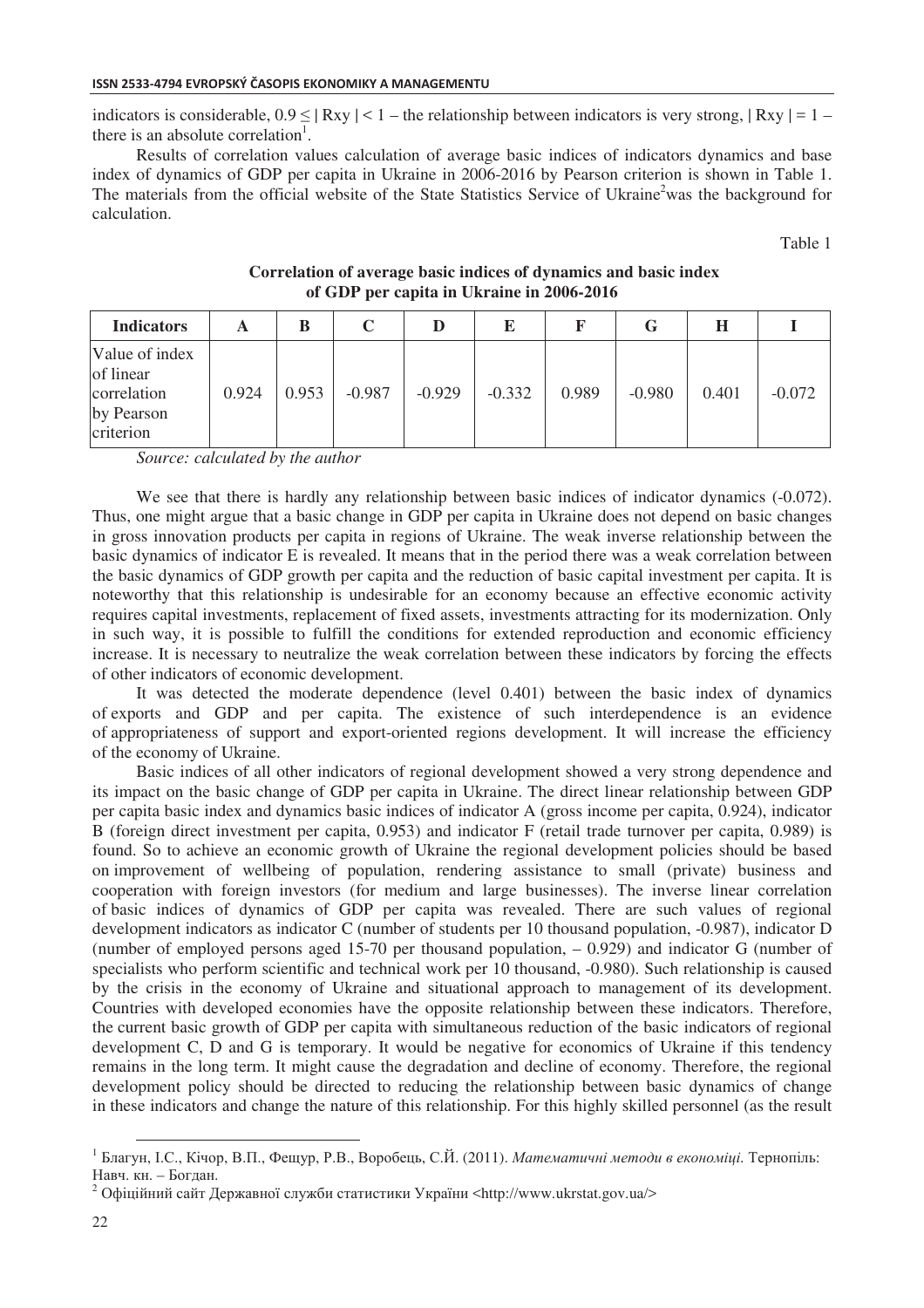of getting higher education), personnel that influence the innovative recovery of the economy and increase of the employment rate of working population should ensure the growth of GDP per capita due to expansion and improvement of economic processes in which they participate. Interdependence revealed in Ukraine indicates the increase in the share of resource economy and the decrease in the share of knowledgebased economy as it contributes to the development of the welfare of the population.

The value of the average basic index of dynamics of the regions of Ukraine in 2006-2016 is shown in Figure 3.



## **Figure 3. Average basic dynamics of indixes in the regions of Ukraine in 2006-2016. (2006 = 100%)**

Source: prepared by the author

In majority regions of Ukraine there is a convergent evolution observed. However, there are regions with average basic dynamics of the indices that deviate significantly from the overall dynamics. These regions are Ternopil, Poltava and Sevastopol (up to 2013), and Cherkassy and Ivano-Frankivsk region, but the latest development in 2015-2016 was convergent with other regions of Ukraine.

The next stage of practical approbation of the methods of evaluating of economic development is evaluation and analysis of dynamics of economic development at regional and national level due to indicators dynamics and chain index of GDP per capita in Ukraine in 2006-2016 by the criterion of Pearson (Table 2).

Table 2

| Correlation of average basic indices of dynamics and basic index of GDP |  |
|-------------------------------------------------------------------------|--|
| per capita in Ukraine in 2006-2016                                      |  |

| <b>Indicator</b>                                                |       |       |       |       |       |       |       |       |       |
|-----------------------------------------------------------------|-------|-------|-------|-------|-------|-------|-------|-------|-------|
| Value of index<br>of linear correlation<br>by Pearson criterion | 0.500 | 0.605 | 0.466 | 0.311 | 0.139 | 0.939 | 0.383 | 0.909 | 0.440 |

*Source: calculated by the author*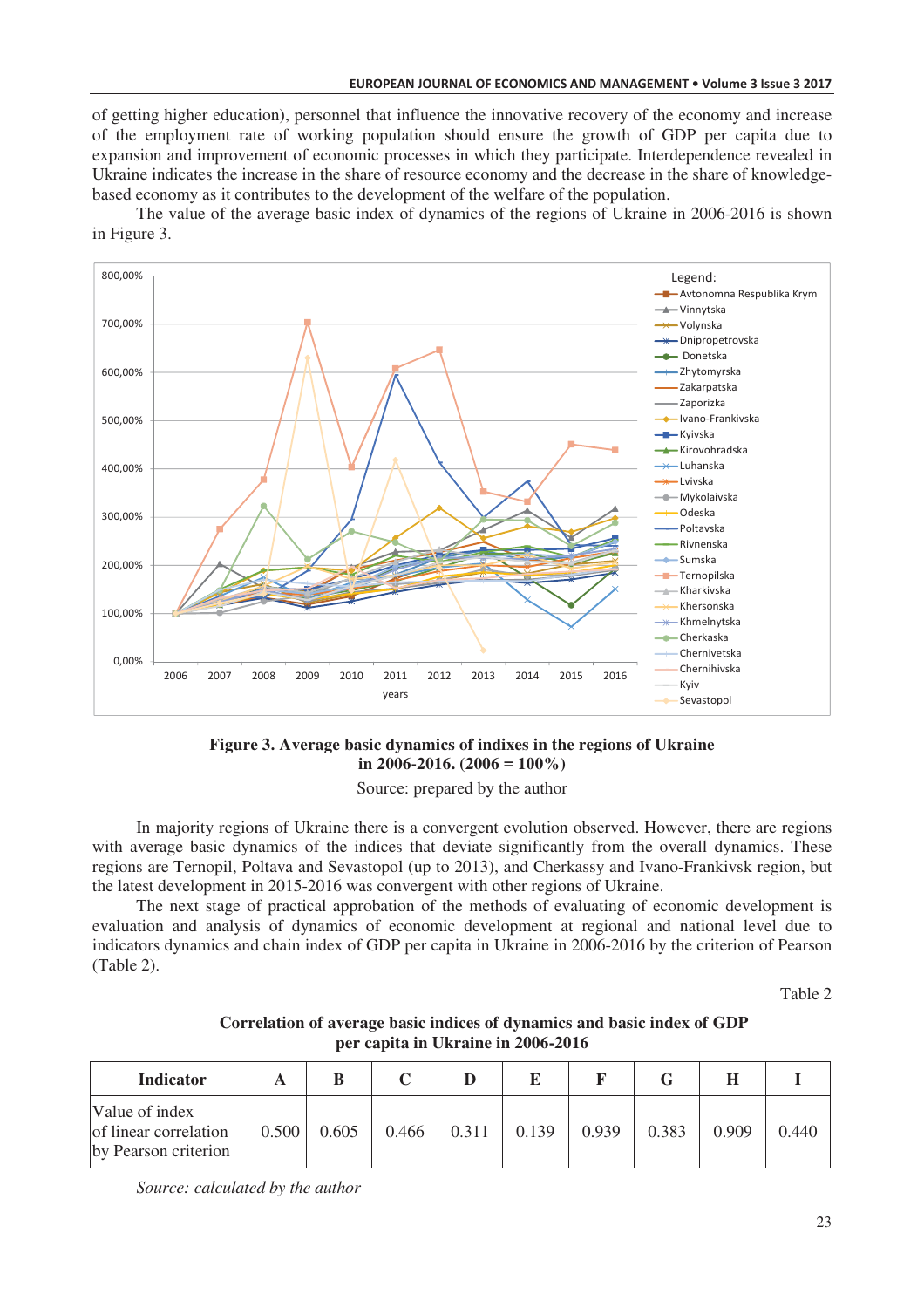The correlation between average chain index of indicators dynamics and chain index of GDP per capita in Ukraine in 2006-2016 differs significantly from the correlation of average basic index of dynamics of the similar indicators.

There is almost no correlation between the chain index of dynamics of indicator E and GDP per capita (0.139). There is a weak correlation between the chain index of dynamics of indicator D and indicator G and GDP per capita (0.311 and 0.383 respectively). For the majority of indicators of regional development there is a moderate correlation between chain indices of dynamics and GDP per capita (for  $A - 0.500$ , for  $V - 0.605$ , for  $C - 0.466$ , for  $I - 0.440$ ). There is a strong dependence only between chain indices of dynamics of the indicator  $F(0.939)$  and indicator  $H(0.909)$  and GDP per capita.

The main difference between the results of research of the correlation of average base index of dynamics and average chain indices of dynamics and GDP per person is only positive correlation in all the indicators. The only indicator with the same correlation of base index of dynamics and GDP per capita and average chain index and GDP per capita dynamics is the indicator F (volume of retail trade turnover per capita). As a result, it may be inferred that the relationship between the volume of retail trade turnover per capita and GDP per capita is extremely strong. So according to the regional development policies it is necessary to promote small business development and activities of individual entrepreneurs.

The value of average chain dynamics of the indicators of regions of Ukraine in 2006-2016 is shown in figure 4.



Figure 4. Average chain indixes of dynamics in regions of Ukraine in 2006-2016 (2006 =  $0\%$ )

Source: prepared by the author

The analysis of regional development based on average chain indixes of indicators dynamics in 2006-2016 shows that in most regions there is a convergent development. Exceptional was just a period in 2014-2016 in Donetsk and Lugansk regions. The main reasons for this were the temporary occupation of the territory, insufficient statistical data accuracy and significant decrease of population in these regions. It should be noted that Donetsk and Luhansk regions were the most densely populated regions in Ukraine until 2014, so internal migration from these regions affected significantly the dynamics of chain indices of indicators dynamics.